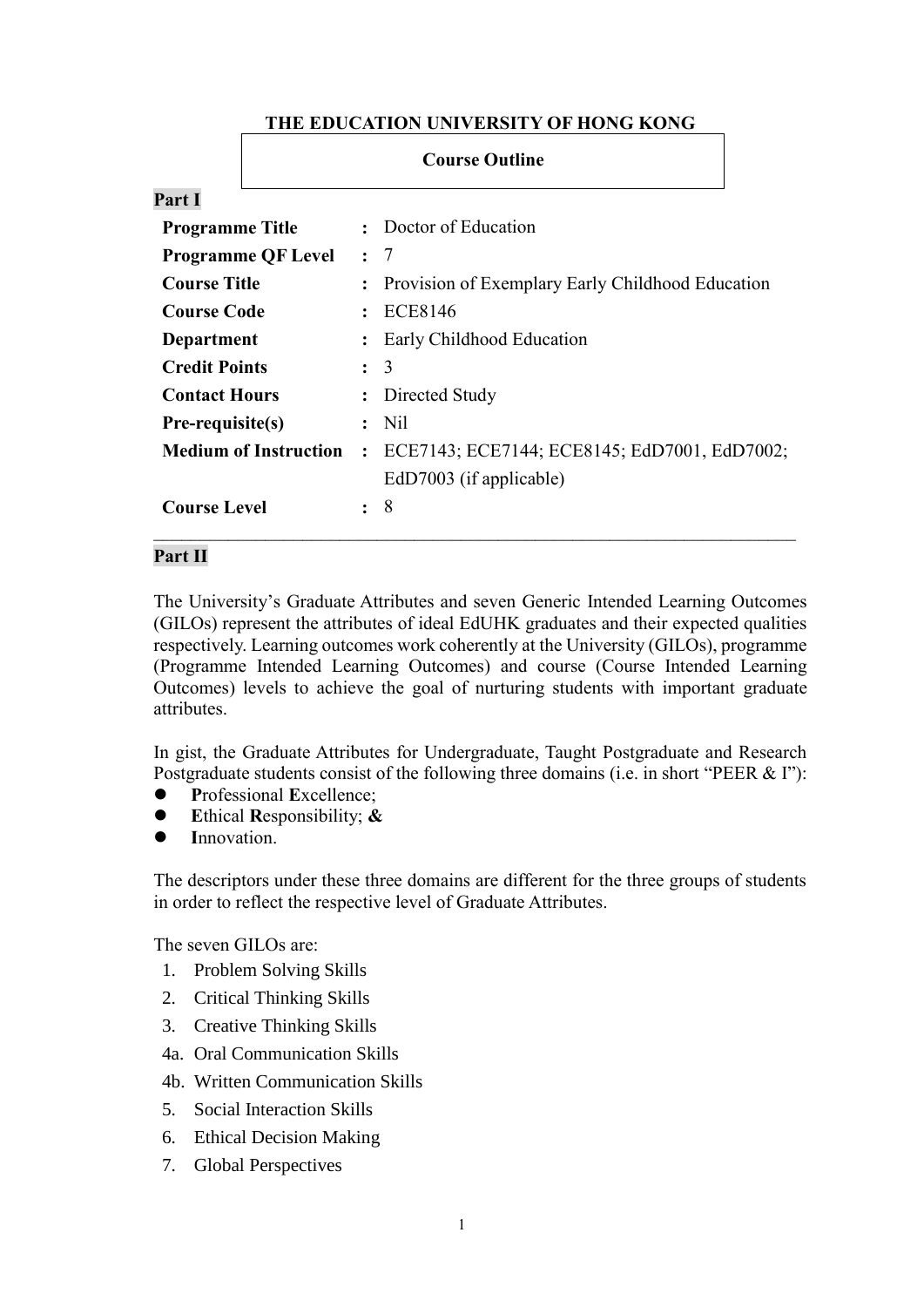# **1. Course Synopsis**

This module will enable the learner to undertake an evaluative project based on the findings from an Asia-Pacific and/or international investigation. An area of study (e.g. curricula, pedagogies, practices) will be selected for a small-scale implementation in the Asia-Pacific context. Learners will be expected to critically reflect upon the application and undertake a detailed evaluation and analysis of its implication locally.

#### **2. Course Intended Learning Outcomes** (CILOs)

*Upon completion of this course, students will be able to:*

| C <sub>II</sub> O <sub>1</sub> | Develop a critical and thorough understanding regarding the         |
|--------------------------------|---------------------------------------------------------------------|
|                                | application of a selected model for early childhood education and   |
|                                | the related sociocultural and ethical issues of its implementation  |
| C <sub>1</sub> LO <sub>2</sub> | Synthesize ideas from a critical analysis of the international      |
|                                | application and analyse the effectiveness of the approach in        |
|                                | promoting learning for young children in the early years of         |
|                                | education in the Asia-Pacific region.                               |
| C <sub>1</sub> LO <sub>3</sub> | Apply an international model to a local context.                    |
| C <sub>1</sub> CO <sub>4</sub> | Critically analyze the outcome of the application of a model for    |
|                                | the identified need in early childhood education; the impact of the |
|                                | education system and the role of teachers in the application; and   |
|                                | associated practical, cultural and socio-political issues, with     |

| reference to literature. |  |
|--------------------------|--|
|                          |  |

**3. Content, CILOs and Teaching & Learning Activities** 

| <b>Course Content</b>                       | <b>CILOs</b> | <b>Suggested Teaching &amp;</b> |
|---------------------------------------------|--------------|---------------------------------|
|                                             |              | <b>Learning Activities</b>      |
| Identifying an issue, selecting a model     | $CLO_{1,2}$  | Independent library and         |
| of support and adapting it for a local      |              | internet research               |
| context.                                    |              |                                 |
| Writing a concise critical analysis of the  | $C LO_3$     | Directed writing tasks;         |
| research literature in the area of interest |              | small group discussions         |
| Design a small-scale study, with an         | $CLO_{1,2}$  | Completing and                  |
| appropriate research methodology to         |              | submitting an ethics            |
| undertake an evaluation of the model of     |              | application;                    |
| support related to the early childhood      |              | presentation at public          |
| education context, and analysis the         |              | seminar                         |
| related sociocultural and ethical issues    |              |                                 |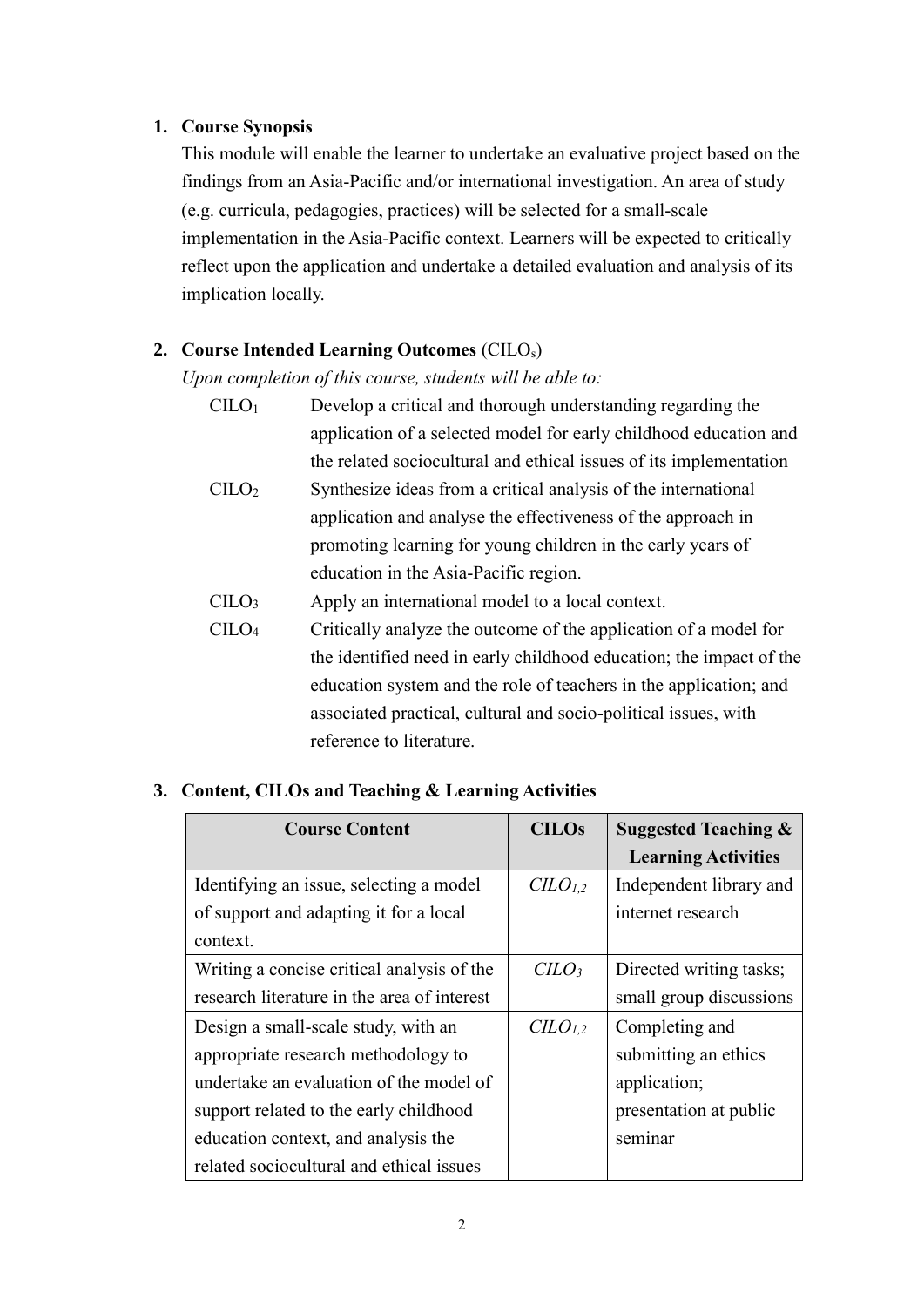| involved in its implementation             |                             |                       |
|--------------------------------------------|-----------------------------|-----------------------|
| Reporting the research design and          | C <sub>LO<sub>4</sub></sub> | One-on-one and small  |
| procedure, method and data analysis        |                             | group supervision;    |
| together with a discussion of the results  |                             | completion of ongoing |
| and a rationalization for modifications to |                             | writing tasks; small  |
| the model                                  |                             | group discussions     |

#### **4. Assessment**

| <b>Assessment Tasks</b> | Weighting $(\% )$ | CILO            |
|-------------------------|-------------------|-----------------|
| Essay<br>(a)            | 100%              | $CLO_{1,2,3,4}$ |

## **5. Required Text(s)**

Nil

## **6. Recommended Readings**

- Burch, P., & Heinrich, C. (2016). *Mixed methods for policy research and program evaluation*. Thousand Oaks, C.A.: SAGE Publications.
- Castle, K. (2012). *Early childhood teacher research: From questions to results*. New York, N.Y.: Routledge.
- Flewitt, R., & Ang, L. (2020). *Research methods for early childhood education*. England, U.K.: Bloomsbury Publishing.
- MacNaughton, G., Rolfe, S. A. & Siraj-Blatchford, I. (2010). *Doing early childhood research: International perspectives on theory and practice*. (2nd ed.). Philadelphia, P.A.: Open University Press.
- Melton, G., Ben-Aryeh, A., Cashmore, J., Goodman, G., & Worley, N. (Eds.). (2014). *The SAGE handbook of child research*. London, U.K.: SAGE Publications.
- Nabors, L. (2013). *Research methods for children*. Hauppauge, N.Y.: Nova Publisher's.
- Nutbrown, C. (2018). *Early childhood educational research : International perspectives*. London, U.K.: SAGE Publications.
- Parnell, W., & Iorio, J. (2016). *Disrupting early childhood education research: Imagining new possibilities*. New York, N.Y.: Routledge.